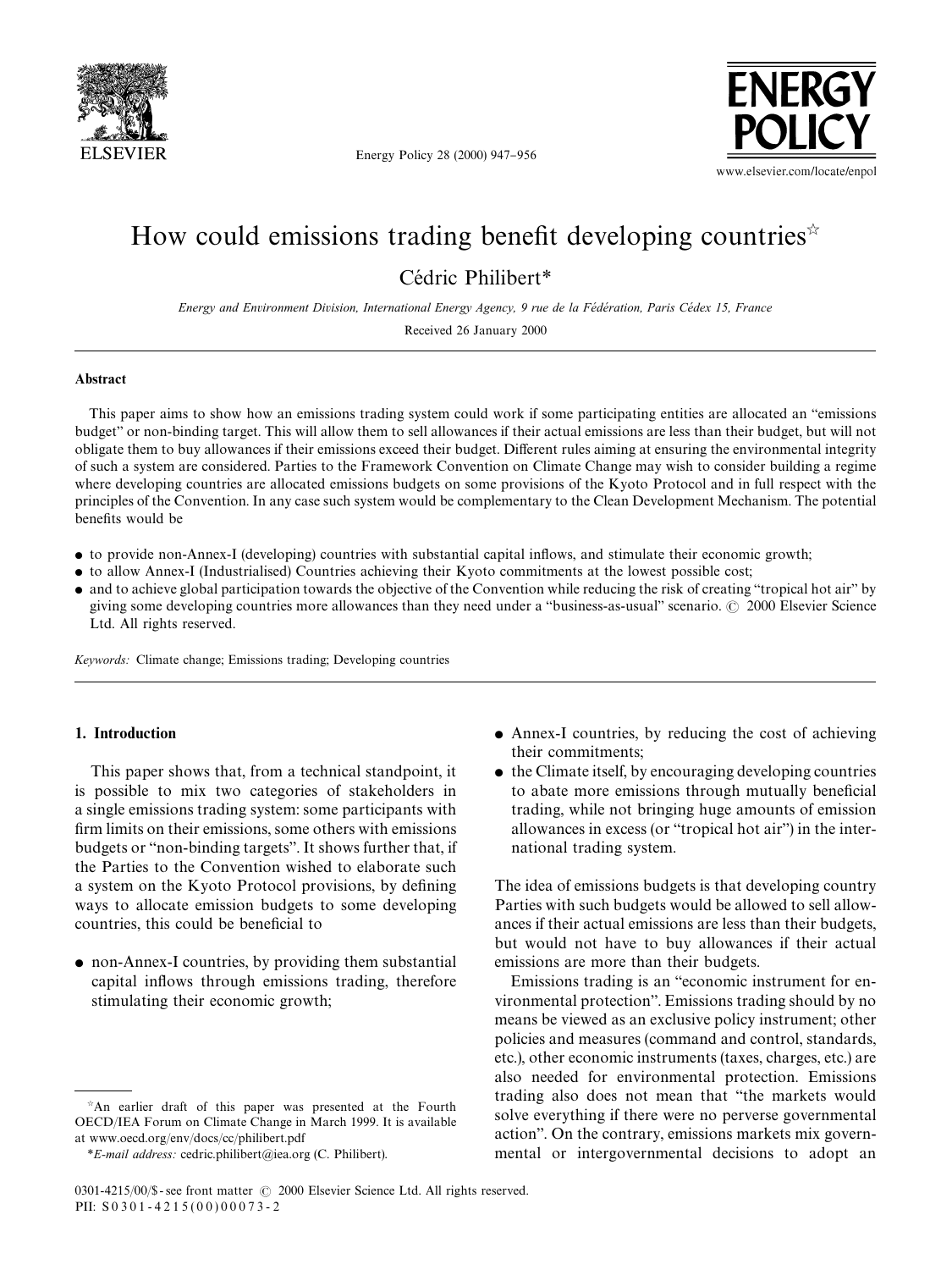environmental objective, and the market's forces to allow societies reach the objective at the lowest possible cost. Economic instruments allow us to reach a given environmental objective at a lower cost, or to achieve a better environmental performance at a given cost. Lowering the cost of achieving a given environmental objective will save scarce resources, which can be used for other urgent needs, especially in developing countries. Enhancing the environmental performance at a given cost is our responsibility to those who suffer the most from a damaged environment: the poor, and the future generations. The development and implementation of sound economic instruments for environmental protection is the cornerstone of sustainable development  $-$  which is nothing more than reconciling economic development and the environment.

As Climate Change is one of the most important environmental threats today, one must devote all efforts to build an efficient, cost-effective international regime to face this threat through mitigation and adaptation, upon the provisions of the Kyoto Protocol which have been agreed to by all Parties. This can only be done by accepting the principle of "common, but differentiated responsibilities" of the different countries of the World that has been established by the Framework Convention on Climate Change.

In this paper, we first examine how developing countries could become involved in emissions trading while not taking on any new commitments, through the definition of "emissions budgets" and look at this option in relation to the Clean Development Mechanism (Section 2). We further examine how such emissions budgets could be negotiated for developing countries (Section 3). We then look at some legal issues involved in building such a system under the provisions of the Kyoto Protocol (Section 4). We finally devote some considerations to the relationship between negotiating emission budgets for developing countries and the question of "supplementarity" (Section 5).

#### 2. Emission budgets and emission limits: where they differ

Would it be possible for developing countries to be involved in emissions trading without taking a firm, binding commitment on their emissions?

At first sight, this seems to be impossible. In all existing tradable permit schemes, all participants do have a commitment. They have a limit on their emissions, and this is why they can trade emission allowances  $-$  they can buy some allowances if their actual emissions are above their allowed level, or sell allowances in the opposite case. This is also the reason why such systems are often called "cap-and-trade" systems. And obviously, an entity could not enter an allowance trading system with an unlimited amount of allowances that it could put on the market, without destroying the system itself.

### *2.1. The concept of an emission budget*

However, one may distinguish the tradable allowance allocation, on the one hand, and the imposition of a limit on actual emissions, on the other hand. Some entities could be given a finite number of allowances for trading purposes, while not being given a true limit on emissions  $-$  provided that some other entities  $-$  at least one — were given or accepted some limits, therefore creating potential buyers, as well as sellers. Any entity with no cap on its emissions would not be a potential buyer, only a potential seller  $-$  if its actual emissions are less than its allocated amount. And if its actual emissions are more than its allocated amount, it will not enter the trading market, for it will not be in a position to sell anything, and will not have to hold allowances for its emissions.

Therefore, it seems technically possible to conceive a tradable permit system where some entities are given a true limit on their emissions, or take a firm, legally binding commitment regarding their emissions, while others, through a negotiating process, are eventually given an "emissions trading budget".

Parties to the Convention may wish to consider such a system that could be elaborated under the provisions of the Convention and the Kyoto Protocol, for involving developing countries in emissions trading while not `*introducing any new commitment*" on their behalf.

The most important difference between negotiating emissions limits and negotiating emissions budgets arises from the fact that there must be some period of time between negotiating budgets and their coming into existence. Abatement options, investments and policies will take some time to produce their effects; therefore, defining very short-term budgets would be meaningless.

We detail below in (Section 3) some important consequences of this difference. For now, let us just consider, for example, that such budgets are negotiated in 2000 or 2002 for a "budget period" 2008-2012. Many developing countries would refuse to negotiate a firm, legally binding limit on their emissions at that time because they fear a potential restraint on their economic development. The key point here is the uncertainty on the effects and costs of abatement policies and options  $-$  as well as the more general uncertainty on economic growth.

However, the same countries may wish to consider negotiating emission budgets. They would then have an incentive to develop sound abatement policies, with the possibility of being able to sell some allowances if their actual emissions in the budget period turn out to be less than their budget. But they will not face any "non-compliance" procedures or even be blamed if their actual emissions turn out to be more than their budget.